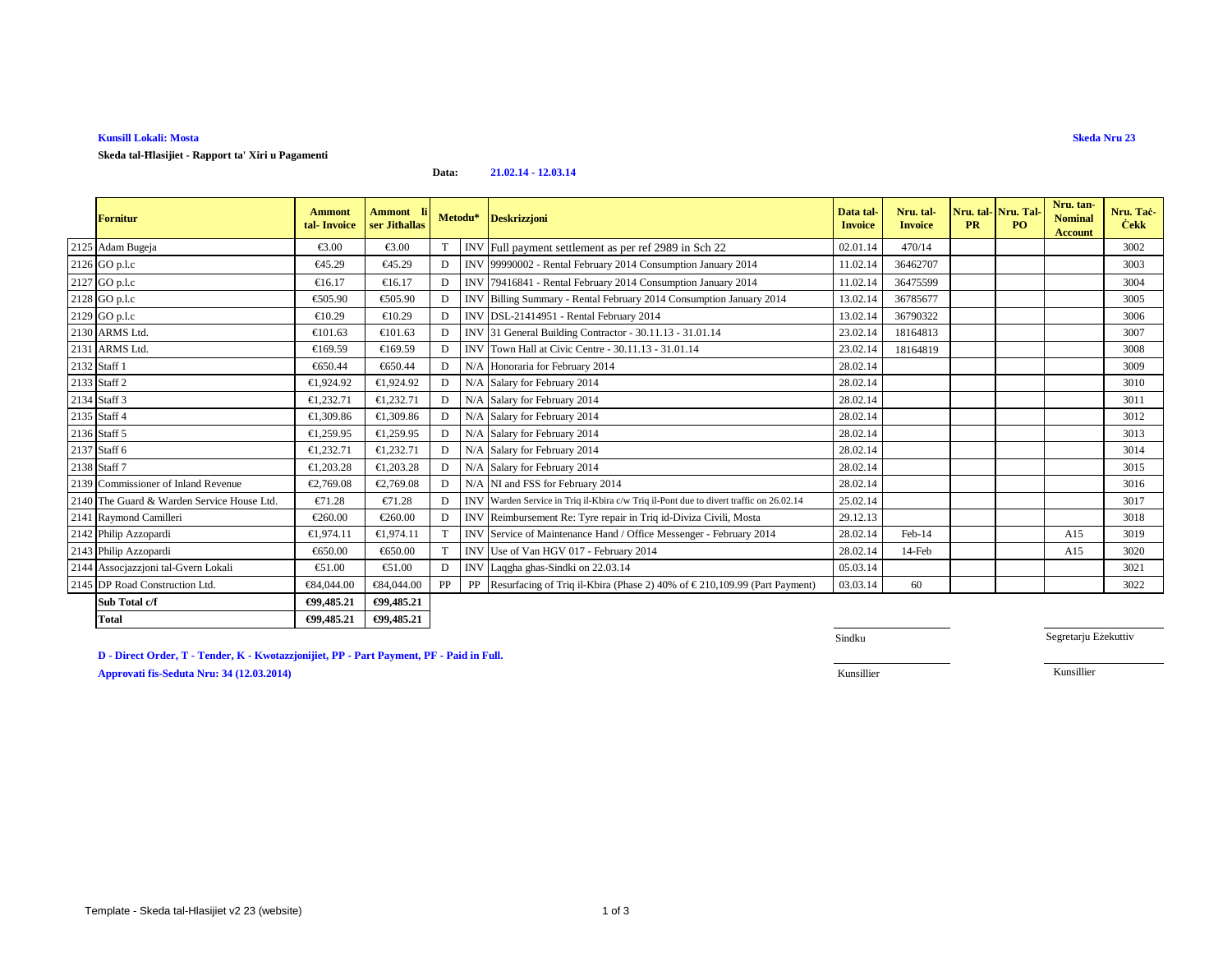# **Kunsill Lokali: Mosta**

**Skeda tal-Ħlasijiet - Rapport ta' Xiri u Pagamenti**

#### **Data:21.02.14 - 12.03.14**

| <b>Fornitur</b>                               | Ammont tal-<br><b>Invoice</b> | <b>Ammont</b><br>ser Jithallas |                | Metodu*    | <b>Deskrizzjoni</b>                                                                  | Data tal-<br><b>Invoice</b> | Nru. tal-<br><b>Invoice</b> | <b>PR</b> | Nru. tal- Nru. Tal-<br>PO. | Nru. tan-<br><b>Nominal</b><br><b>Account</b> | Nru. Tac-<br><b>Cekk</b> |
|-----------------------------------------------|-------------------------------|--------------------------------|----------------|------------|--------------------------------------------------------------------------------------|-----------------------------|-----------------------------|-----------|----------------------------|-----------------------------------------------|--------------------------|
| 2146 Alex Muscat                              |                               |                                | D              |            | N/A To substitute cancelled chq no.2890 (chq was never received) - $\epsilon$ 381.29 | 27.12.13                    |                             |           |                            |                                               | 3023                     |
| 2147 Agenzija Zghazagh                        | €1.070.00                     | €1,070.00                      | D              | DP         | Collection of equipment on 22.04.14 - Refundable Deposit                             | N/A                         | N/A                         |           |                            |                                               | 3024                     |
| 2148 Andrew Vassallo                          | €770.34                       | €770.34                        |                | <b>INV</b> | <b>Instant Road</b>                                                                  | 04.03.14                    | MA1590                      |           |                            |                                               | 3025                     |
| 2149 Cellefonic Ltd. (Philip Azzopardi)       | €30.00                        | $\epsilon$ 30.00               | D              | <b>INV</b> | Reimbursed to Philip Azzopardi - Cellphone for Mosta Local Council - Replaced        |                             |                             |           |                            |                                               | 3026                     |
| 2150 Department of Information                | €9.32                         | €9.32                          | D              |            | N/A DOI - Advert KLM 07-2013, KLM 01 & 02-2014 on 17.01.14                           | 17.01.14                    |                             |           |                            |                                               | 3027                     |
| 2151 Design & Technical Resources Ltd.        | €427.16                       |                                | T              | <b>INV</b> | Preperation of estimates and full docs. re: KLMQ 05-2013                             | 10.12.13                    | 20 12 13 105                |           |                            |                                               | 3028                     |
| 2152 Design & Technical Resources Ltd.        | €46.02                        | €473.18                        |                |            | INV Preperation of adjudication report for quotes submitted re: KLMQ 05-2013         | 17.12.13                    | 20 1213 108                 |           |                            |                                               | 3028                     |
| 2153 Dormax Press                             | €434.99                       | €434.99                        | $\mathbf{D}$   |            | INV Flyers A5 Mosta Project                                                          | 29.11.13                    | C38235                      |           | 587-13                     |                                               | 3029                     |
| 2154 Environmental Landscapes Consortium Ltd. | €3.380.83                     | €3.380.83                      |                |            | <b>INV</b> Cleaning and Maintenance of Parks November 2013                           | 30.11.13                    | 10196                       |           |                            |                                               | 3030                     |
| 2155 Four Season Pet Shop (Philip Azzopardi)  | €61.30                        | € $61.30$                      | D              |            | INV Reimbursed to Philip Azzopardi - replacing of broken pots at Pjazza Rotunda      | 28.02.14                    | 1057                        |           | 664-14                     |                                               | 3031                     |
| 2156 Frankie Mifsud                           | €831.25                       |                                | T.             |            | INV Maintenance & Cleaning for the Rublic Convenience November 2013                  | 30.11.13                    | 18                          |           |                            |                                               | 3032                     |
| 2157 Frankie Mifsud                           | $-643.75$                     | €787.50                        |                | <b>INV</b> | Less Management Fee for the mnth of Oct 2013 re cheque no. 2923                      |                             |                             |           |                            |                                               | 3032                     |
| 2158 Gauci Borda & Co. Ltd.                   | €238.09                       | €238.09                        | D              | <b>INV</b> | Various Maintenance Item                                                             | 05.11.13                    | 100830                      |           |                            |                                               | 3033                     |
| 2159 George Farrugia                          | €154.10                       |                                | D              |            | INV Architect fees for measurements of Road Patching Works                           | 16.10.12                    | <b>ARCH M14</b>             |           |                            |                                               | 3034                     |
| 2160 George Farrugia                          | €322.30                       | €476.40                        | D              | <b>INV</b> | Architect fees for measuremens of Road Patching Works                                | 11.10.13                    | AM 13                       |           |                            |                                               | 3034                     |
| 2161 In Design (Malta) Ltd.                   | €218.01                       | €218.01                        | $\overline{D}$ |            | <b>INV</b> Uniform Staff                                                             | 29.11.13                    | 50755                       |           | 559-13                     |                                               | 3035                     |
| 2162 Jimmy Muscat                             | €1,060,00                     | €1,060.00                      | D              | <b>INV</b> | Bulky Refuse Service October 2013                                                    | $31-Oct$                    |                             |           |                            |                                               | 3036                     |
| 2163 Perit Joseph Attard                      | €354.00                       |                                | T              |            | INV Expenses incurred at Htajrietc/w Farinal Street                                  | 12.12.13                    | 1UT-13                      |           |                            |                                               | 3037                     |
| 2164 Perit Joseph Attard                      | €1.301.63                     | €1,655.63                      |                |            | INV Certification of Resurfaing of Streets PPP 2 - Triq il-Kbira (Phase 2)           | 01.03.14                    | 10/13M                      |           |                            |                                               | 3037                     |
| Sub Total c/f                                 | €10,665.59                    | €10,665.59                     |                |            |                                                                                      |                             |                             |           |                            |                                               |                          |
| Sub Total b/f (page 1 of 3)                   | €99,485.21                    | €99,485.21                     |                |            |                                                                                      |                             |                             |           |                            |                                               |                          |

**Sindku** Sindku Sindku Sindku Sindku Sindku Sindku Sindku Sindku Sindku Sindku Sindku Sindku Sindku Sindku Sindku

Segretarju Eżekuttiv

**Skeda Nru 23**

Kunsillier

Kunsillier

**Approvati fis-Seduta Nru: 34 (12.03.2014)**

**€110,150.80 €110,150.80**

**D - Direct Order, T - Tender, K - Kwotazzjonijiet, PP - Part Payment, PF - Paid in Full.**

**Total**